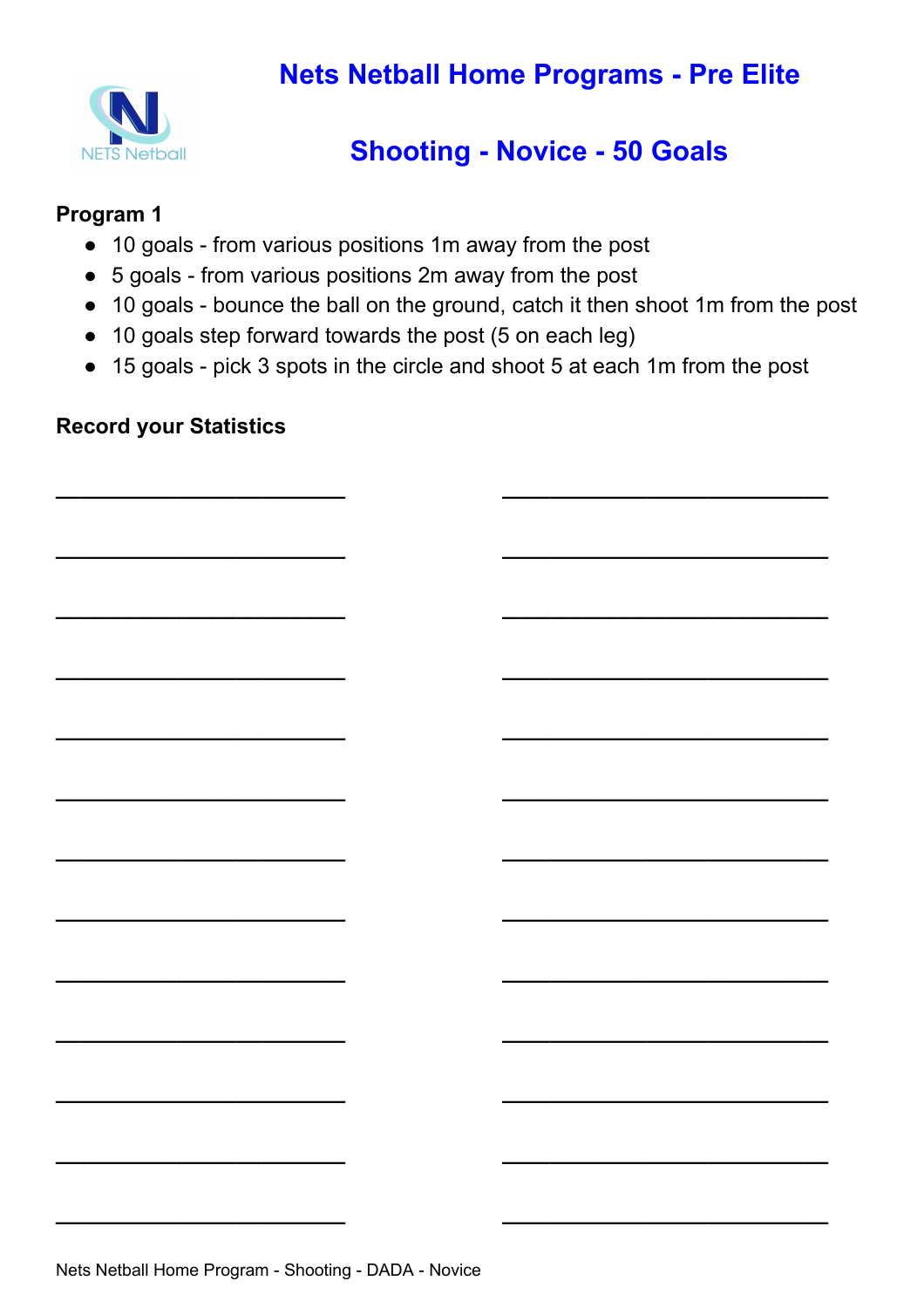

# **Shooting - Novice - 50 Goals**

### **Program 2**

- 10 goals one hand shots near the post where the other hand is up near the ball but not touching it
- 10 goals various positions 2m away from the post
- 10 goals step backwards away from the post (5 on each leg)
- 5 goals throw the ball up in front of yourself, catch, then shoot 1m from the post
- 5 goals clear shots where the ball does not hit the ring 1m from the post

**\_\_\_\_\_\_\_\_\_\_\_\_\_\_\_\_\_\_\_\_\_\_\_\_ \_\_\_\_\_\_\_\_\_\_\_\_\_\_\_\_\_\_\_\_\_\_\_\_\_\_\_**

**\_\_\_\_\_\_\_\_\_\_\_\_\_\_\_\_\_\_\_\_\_\_\_\_ \_\_\_\_\_\_\_\_\_\_\_\_\_\_\_\_\_\_\_\_\_\_\_\_\_\_\_**

**\_\_\_\_\_\_\_\_\_\_\_\_\_\_\_\_\_\_\_\_\_\_\_\_ \_\_\_\_\_\_\_\_\_\_\_\_\_\_\_\_\_\_\_\_\_\_\_\_\_\_\_**

**\_\_\_\_\_\_\_\_\_\_\_\_\_\_\_\_\_\_\_\_\_\_\_\_ \_\_\_\_\_\_\_\_\_\_\_\_\_\_\_\_\_\_\_\_\_\_\_\_\_\_\_**

**\_\_\_\_\_\_\_\_\_\_\_\_\_\_\_\_\_\_\_\_\_\_\_\_ \_\_\_\_\_\_\_\_\_\_\_\_\_\_\_\_\_\_\_\_\_\_\_\_\_\_\_**

**\_\_\_\_\_\_\_\_\_\_\_\_\_\_\_\_\_\_\_\_\_\_\_\_ \_\_\_\_\_\_\_\_\_\_\_\_\_\_\_\_\_\_\_\_\_\_\_\_\_\_\_**

**\_\_\_\_\_\_\_\_\_\_\_\_\_\_\_\_\_\_\_\_\_\_\_\_ \_\_\_\_\_\_\_\_\_\_\_\_\_\_\_\_\_\_\_\_\_\_\_\_\_\_\_**

**\_\_\_\_\_\_\_\_\_\_\_\_\_\_\_\_\_\_\_\_\_\_\_\_ \_\_\_\_\_\_\_\_\_\_\_\_\_\_\_\_\_\_\_\_\_\_\_\_\_\_\_**

**\_\_\_\_\_\_\_\_\_\_\_\_\_\_\_\_\_\_\_\_\_\_\_\_ \_\_\_\_\_\_\_\_\_\_\_\_\_\_\_\_\_\_\_\_\_\_\_\_\_\_\_**

**\_\_\_\_\_\_\_\_\_\_\_\_\_\_\_\_\_\_\_\_\_\_\_\_ \_\_\_\_\_\_\_\_\_\_\_\_\_\_\_\_\_\_\_\_\_\_\_\_\_\_\_**

**\_\_\_\_\_\_\_\_\_\_\_\_\_\_\_\_\_\_\_\_\_\_\_\_ \_\_\_\_\_\_\_\_\_\_\_\_\_\_\_\_\_\_\_\_\_\_\_\_\_\_\_**

● 10 goals - from various positions 1m from the post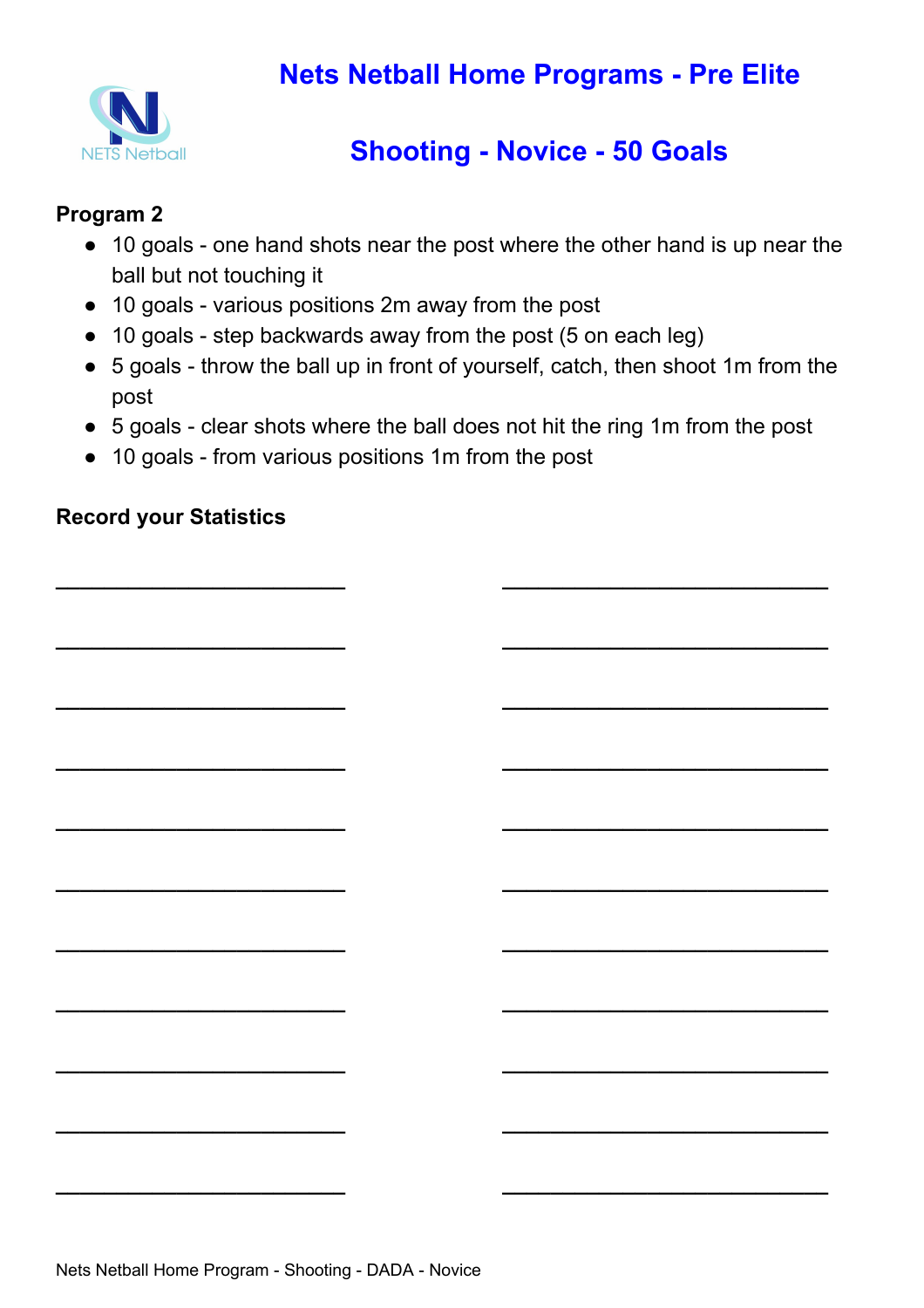

## **Shooting - Novice - 50 Goals**

#### **Program 3**

- 20 goals from various positions 1m to 2m from the post
- 15 goals 5 lines of 3 shots: start close to the post, shoot 1: step back: shoot another: continue until you have completed 3 shots in a line

**\_\_\_\_\_\_\_\_\_\_\_\_\_\_\_\_\_\_\_\_\_\_\_\_ \_\_\_\_\_\_\_\_\_\_\_\_\_\_\_\_\_\_\_\_\_\_\_\_\_\_\_**

**\_\_\_\_\_\_\_\_\_\_\_\_\_\_\_\_\_\_\_\_\_\_\_\_ \_\_\_\_\_\_\_\_\_\_\_\_\_\_\_\_\_\_\_\_\_\_\_\_\_\_\_**

**\_\_\_\_\_\_\_\_\_\_\_\_\_\_\_\_\_\_\_\_\_\_\_\_ \_\_\_\_\_\_\_\_\_\_\_\_\_\_\_\_\_\_\_\_\_\_\_\_\_\_\_**

**\_\_\_\_\_\_\_\_\_\_\_\_\_\_\_\_\_\_\_\_\_\_\_\_ \_\_\_\_\_\_\_\_\_\_\_\_\_\_\_\_\_\_\_\_\_\_\_\_\_\_\_**

**\_\_\_\_\_\_\_\_\_\_\_\_\_\_\_\_\_\_\_\_\_\_\_\_ \_\_\_\_\_\_\_\_\_\_\_\_\_\_\_\_\_\_\_\_\_\_\_\_\_\_\_**

**\_\_\_\_\_\_\_\_\_\_\_\_\_\_\_\_\_\_\_\_\_\_\_\_ \_\_\_\_\_\_\_\_\_\_\_\_\_\_\_\_\_\_\_\_\_\_\_\_\_\_\_**

**\_\_\_\_\_\_\_\_\_\_\_\_\_\_\_\_\_\_\_\_\_\_\_\_ \_\_\_\_\_\_\_\_\_\_\_\_\_\_\_\_\_\_\_\_\_\_\_\_\_\_\_**

**\_\_\_\_\_\_\_\_\_\_\_\_\_\_\_\_\_\_\_\_\_\_\_\_ \_\_\_\_\_\_\_\_\_\_\_\_\_\_\_\_\_\_\_\_\_\_\_\_\_\_\_**

**\_\_\_\_\_\_\_\_\_\_\_\_\_\_\_\_\_\_\_\_\_\_\_\_ \_\_\_\_\_\_\_\_\_\_\_\_\_\_\_\_\_\_\_\_\_\_\_\_\_\_\_**

**\_\_\_\_\_\_\_\_\_\_\_\_\_\_\_\_\_\_\_\_\_\_\_\_ \_\_\_\_\_\_\_\_\_\_\_\_\_\_\_\_\_\_\_\_\_\_\_\_\_\_\_**

**\_\_\_\_\_\_\_\_\_\_\_\_\_\_\_\_\_\_\_\_\_\_\_\_ \_\_\_\_\_\_\_\_\_\_\_\_\_\_\_\_\_\_\_\_\_\_\_\_\_\_\_**

**\_\_\_\_\_\_\_\_\_\_\_\_\_\_\_\_\_\_\_\_\_\_\_\_ \_\_\_\_\_\_\_\_\_\_\_\_\_\_\_\_\_\_\_\_\_\_\_\_\_\_\_**

- 5 goals step left onto one foot and shoot 1m from the post
- 5 goals step right onto one foot and shoot 1m from the post
- 5 goals choose your favourite spot in the circle and shoot 5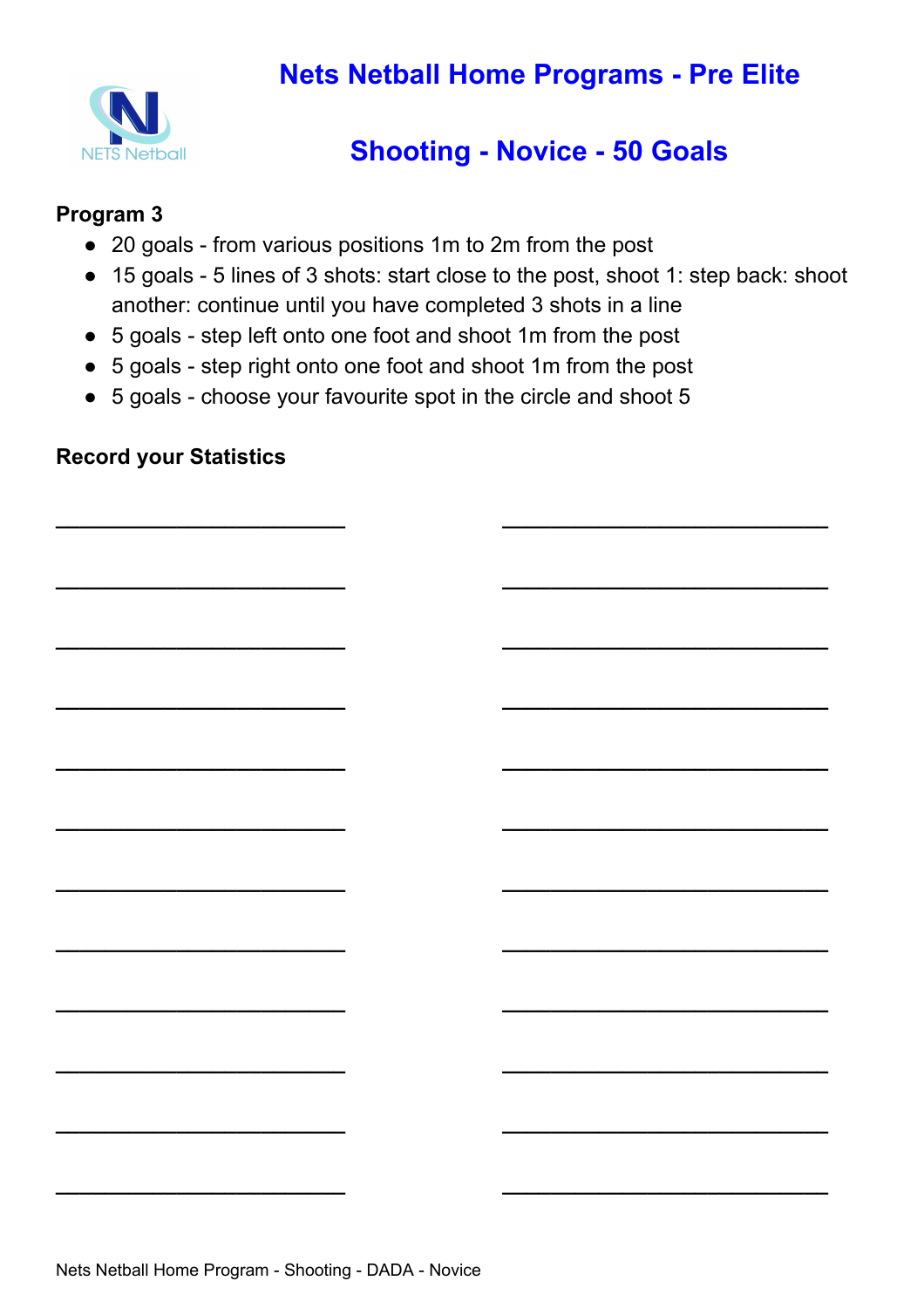

## **Shooting - Novice - 50 Goals**

#### **Program 4**

- 10 goals from various positions 1m from the post
- 10 goals from various positions 2m to 3m from the post
- 5 goals step left onto one foot and shoot 1m from the post
- 5 goals step right onto one foot and shoot 1m from the post
- 10 goals choose your favourite spot and shoot all from there
- 10 goals throw the ball up in front of yourself, catch, then shoot 1m from the post

**\_\_\_\_\_\_\_\_\_\_\_\_\_\_\_\_\_\_\_\_\_\_\_\_ \_\_\_\_\_\_\_\_\_\_\_\_\_\_\_\_\_\_\_\_\_\_\_\_\_\_\_**

**\_\_\_\_\_\_\_\_\_\_\_\_\_\_\_\_\_\_\_\_\_\_\_\_ \_\_\_\_\_\_\_\_\_\_\_\_\_\_\_\_\_\_\_\_\_\_\_\_\_\_\_**

**\_\_\_\_\_\_\_\_\_\_\_\_\_\_\_\_\_\_\_\_\_\_\_\_ \_\_\_\_\_\_\_\_\_\_\_\_\_\_\_\_\_\_\_\_\_\_\_\_\_\_\_**

**\_\_\_\_\_\_\_\_\_\_\_\_\_\_\_\_\_\_\_\_\_\_\_\_ \_\_\_\_\_\_\_\_\_\_\_\_\_\_\_\_\_\_\_\_\_\_\_\_\_\_\_**

**\_\_\_\_\_\_\_\_\_\_\_\_\_\_\_\_\_\_\_\_\_\_\_\_ \_\_\_\_\_\_\_\_\_\_\_\_\_\_\_\_\_\_\_\_\_\_\_\_\_\_\_**

**\_\_\_\_\_\_\_\_\_\_\_\_\_\_\_\_\_\_\_\_\_\_\_\_ \_\_\_\_\_\_\_\_\_\_\_\_\_\_\_\_\_\_\_\_\_\_\_\_\_\_\_**

**\_\_\_\_\_\_\_\_\_\_\_\_\_\_\_\_\_\_\_\_\_\_\_\_ \_\_\_\_\_\_\_\_\_\_\_\_\_\_\_\_\_\_\_\_\_\_\_\_\_\_\_**

**\_\_\_\_\_\_\_\_\_\_\_\_\_\_\_\_\_\_\_\_\_\_\_\_ \_\_\_\_\_\_\_\_\_\_\_\_\_\_\_\_\_\_\_\_\_\_\_\_\_\_\_**

**\_\_\_\_\_\_\_\_\_\_\_\_\_\_\_\_\_\_\_\_\_\_\_\_ \_\_\_\_\_\_\_\_\_\_\_\_\_\_\_\_\_\_\_\_\_\_\_\_\_\_\_**

**\_\_\_\_\_\_\_\_\_\_\_\_\_\_\_\_\_\_\_\_\_\_\_\_ \_\_\_\_\_\_\_\_\_\_\_\_\_\_\_\_\_\_\_\_\_\_\_\_\_\_\_**

**\_\_\_\_\_\_\_\_\_\_\_\_\_\_\_\_\_\_\_\_\_\_\_\_ \_\_\_\_\_\_\_\_\_\_\_\_\_\_\_\_\_\_\_\_\_\_\_\_\_\_\_**

**\_\_\_\_\_\_\_\_\_\_\_\_\_\_\_\_\_\_\_\_\_\_\_\_ \_\_\_\_\_\_\_\_\_\_\_\_\_\_\_\_\_\_\_\_\_\_\_\_\_\_\_**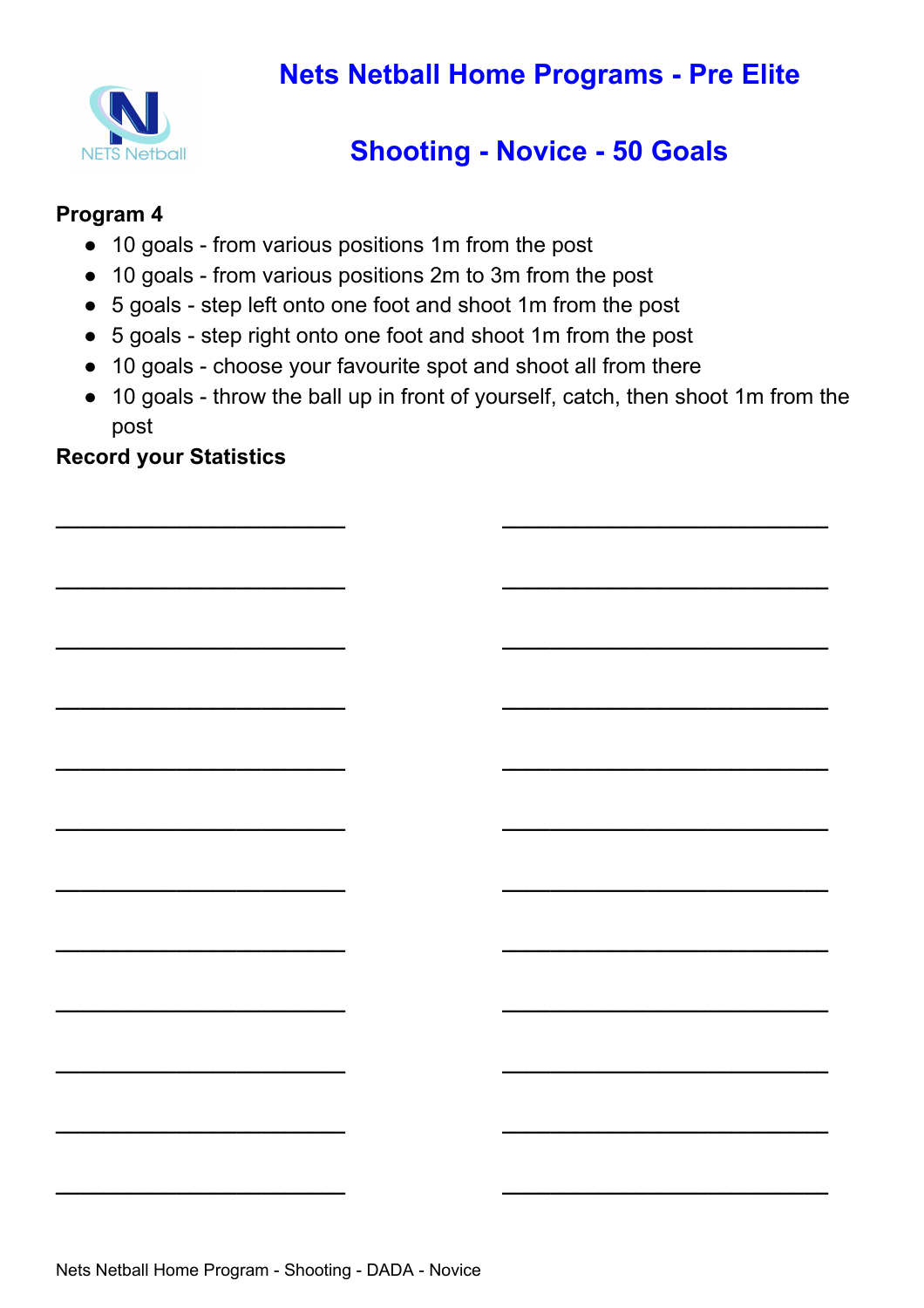

# **Shooting - Novice - 50 Goals**

### **Program 5**

- 5 goals one hand shots near the post where the other hand is up near the ball but no touching it
- 10 goals one shot taken at 1m from the post then one shot taken at 2m from the post (repeat this pattern 5 times)
- 10 goals wrap the ball around your waist as quick as you can then shoot from various positions 1m from the post
- 10 goals choose your favourite spot and shoot all from there
- 10 goals from various positions 1m from the post
- 5 goals choose your favourite spot in the circle and shoot 5 in a row without missing (go back to the start if you miss)

**\_\_\_\_\_\_\_\_\_\_\_\_\_\_\_\_\_\_\_\_\_\_\_\_ \_\_\_\_\_\_\_\_\_\_\_\_\_\_\_\_\_\_\_\_\_\_\_\_\_\_\_**

**\_\_\_\_\_\_\_\_\_\_\_\_\_\_\_\_\_\_\_\_\_\_\_\_ \_\_\_\_\_\_\_\_\_\_\_\_\_\_\_\_\_\_\_\_\_\_\_\_\_\_\_**

**\_\_\_\_\_\_\_\_\_\_\_\_\_\_\_\_\_\_\_\_\_\_\_\_ \_\_\_\_\_\_\_\_\_\_\_\_\_\_\_\_\_\_\_\_\_\_\_\_\_\_\_**

**\_\_\_\_\_\_\_\_\_\_\_\_\_\_\_\_\_\_\_\_\_\_\_\_ \_\_\_\_\_\_\_\_\_\_\_\_\_\_\_\_\_\_\_\_\_\_\_\_\_\_\_**

**\_\_\_\_\_\_\_\_\_\_\_\_\_\_\_\_\_\_\_\_\_\_\_\_ \_\_\_\_\_\_\_\_\_\_\_\_\_\_\_\_\_\_\_\_\_\_\_\_\_\_\_**

**\_\_\_\_\_\_\_\_\_\_\_\_\_\_\_\_\_\_\_\_\_\_\_\_ \_\_\_\_\_\_\_\_\_\_\_\_\_\_\_\_\_\_\_\_\_\_\_\_\_\_\_**

**\_\_\_\_\_\_\_\_\_\_\_\_\_\_\_\_\_\_\_\_\_\_\_\_ \_\_\_\_\_\_\_\_\_\_\_\_\_\_\_\_\_\_\_\_\_\_\_\_\_\_\_**

**\_\_\_\_\_\_\_\_\_\_\_\_\_\_\_\_\_\_\_\_\_\_\_\_ \_\_\_\_\_\_\_\_\_\_\_\_\_\_\_\_\_\_\_\_\_\_\_\_\_\_\_**

**\_\_\_\_\_\_\_\_\_\_\_\_\_\_\_\_\_\_\_\_\_\_\_\_ \_\_\_\_\_\_\_\_\_\_\_\_\_\_\_\_\_\_\_\_\_\_\_\_\_\_\_**

**\_\_\_\_\_\_\_\_\_\_\_\_\_\_\_\_\_\_\_\_\_\_\_\_ \_\_\_\_\_\_\_\_\_\_\_\_\_\_\_\_\_\_\_\_\_\_\_\_\_\_\_**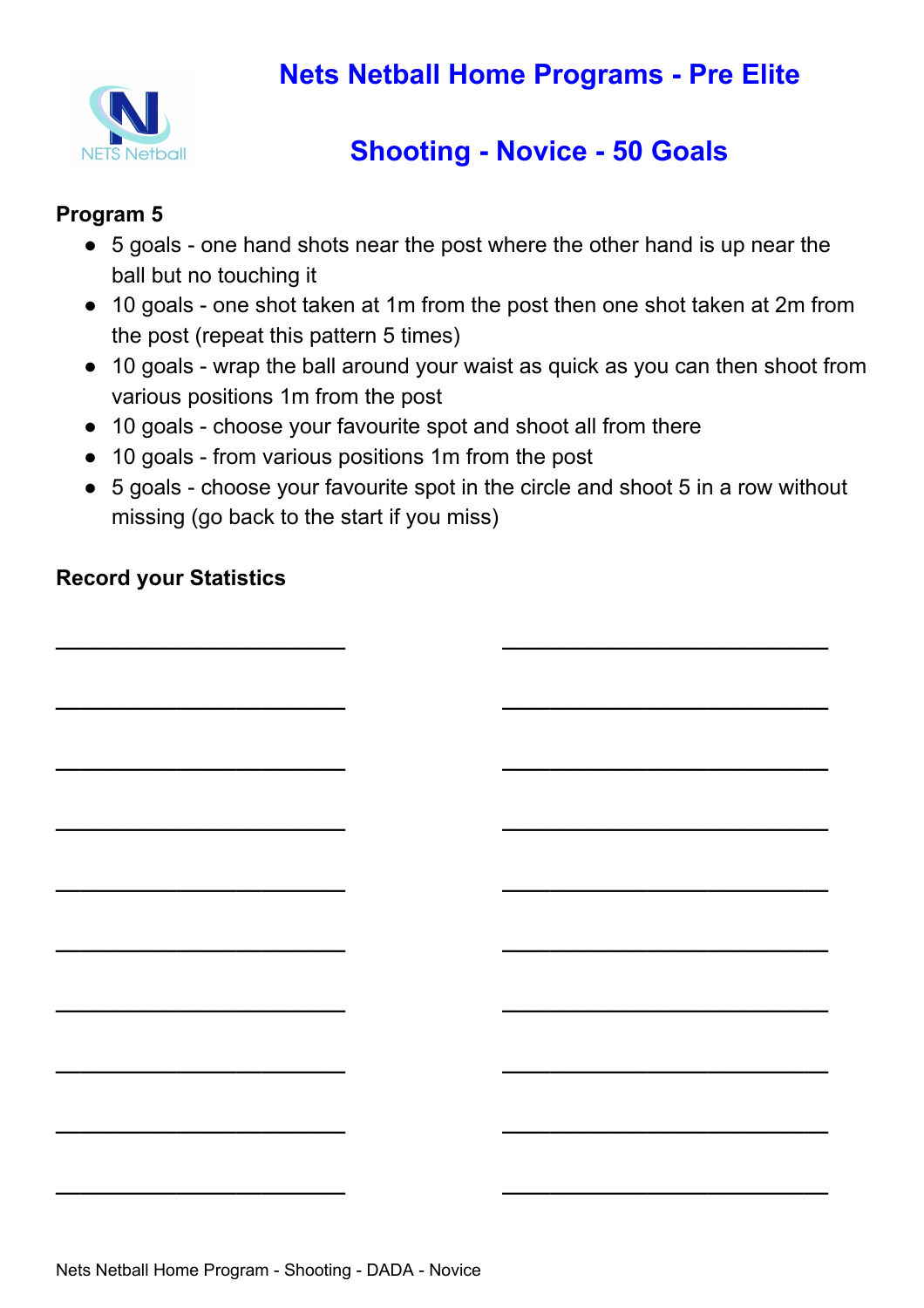

# **Shooting - Novice - 50 Goals**

### **Program 6**

- $\bullet$  20 goals from various positions in the circle but if two are missed in a row = 5 push ups or sit ups
- 15 goals in groups of 3 shots (one taken at 1m, 2m, one at 3m) repeat this pattern 5 times
- 10 goals using a semi-circle pattern from baseline to baseline complete 10 shots 1m from the post
- 5 goals clear shots where the ball does not hit the ring 1m from the post

**\_\_\_\_\_\_\_\_\_\_\_\_\_\_\_\_\_\_\_\_\_\_\_\_ \_\_\_\_\_\_\_\_\_\_\_\_\_\_\_\_\_\_\_\_\_\_\_\_\_\_\_**

**\_\_\_\_\_\_\_\_\_\_\_\_\_\_\_\_\_\_\_\_\_\_\_\_ \_\_\_\_\_\_\_\_\_\_\_\_\_\_\_\_\_\_\_\_\_\_\_\_\_\_\_**

**\_\_\_\_\_\_\_\_\_\_\_\_\_\_\_\_\_\_\_\_\_\_\_\_ \_\_\_\_\_\_\_\_\_\_\_\_\_\_\_\_\_\_\_\_\_\_\_\_\_\_\_**

**\_\_\_\_\_\_\_\_\_\_\_\_\_\_\_\_\_\_\_\_\_\_\_\_ \_\_\_\_\_\_\_\_\_\_\_\_\_\_\_\_\_\_\_\_\_\_\_\_\_\_\_**

**\_\_\_\_\_\_\_\_\_\_\_\_\_\_\_\_\_\_\_\_\_\_\_\_ \_\_\_\_\_\_\_\_\_\_\_\_\_\_\_\_\_\_\_\_\_\_\_\_\_\_\_**

**\_\_\_\_\_\_\_\_\_\_\_\_\_\_\_\_\_\_\_\_\_\_\_\_ \_\_\_\_\_\_\_\_\_\_\_\_\_\_\_\_\_\_\_\_\_\_\_\_\_\_\_**

**\_\_\_\_\_\_\_\_\_\_\_\_\_\_\_\_\_\_\_\_\_\_\_\_ \_\_\_\_\_\_\_\_\_\_\_\_\_\_\_\_\_\_\_\_\_\_\_\_\_\_\_**

**\_\_\_\_\_\_\_\_\_\_\_\_\_\_\_\_\_\_\_\_\_\_\_\_ \_\_\_\_\_\_\_\_\_\_\_\_\_\_\_\_\_\_\_\_\_\_\_\_\_\_\_**

**\_\_\_\_\_\_\_\_\_\_\_\_\_\_\_\_\_\_\_\_\_\_\_\_ \_\_\_\_\_\_\_\_\_\_\_\_\_\_\_\_\_\_\_\_\_\_\_\_\_\_\_**

**\_\_\_\_\_\_\_\_\_\_\_\_\_\_\_\_\_\_\_\_\_\_\_\_ \_\_\_\_\_\_\_\_\_\_\_\_\_\_\_\_\_\_\_\_\_\_\_\_\_\_\_**

**\_\_\_\_\_\_\_\_\_\_\_\_\_\_\_\_\_\_\_\_\_\_\_\_ \_\_\_\_\_\_\_\_\_\_\_\_\_\_\_\_\_\_\_\_\_\_\_\_\_\_\_**

**\_\_\_\_\_\_\_\_\_\_\_\_\_\_\_\_\_\_\_\_\_\_\_\_ \_\_\_\_\_\_\_\_\_\_\_\_\_\_\_\_\_\_\_\_\_\_\_\_\_\_\_**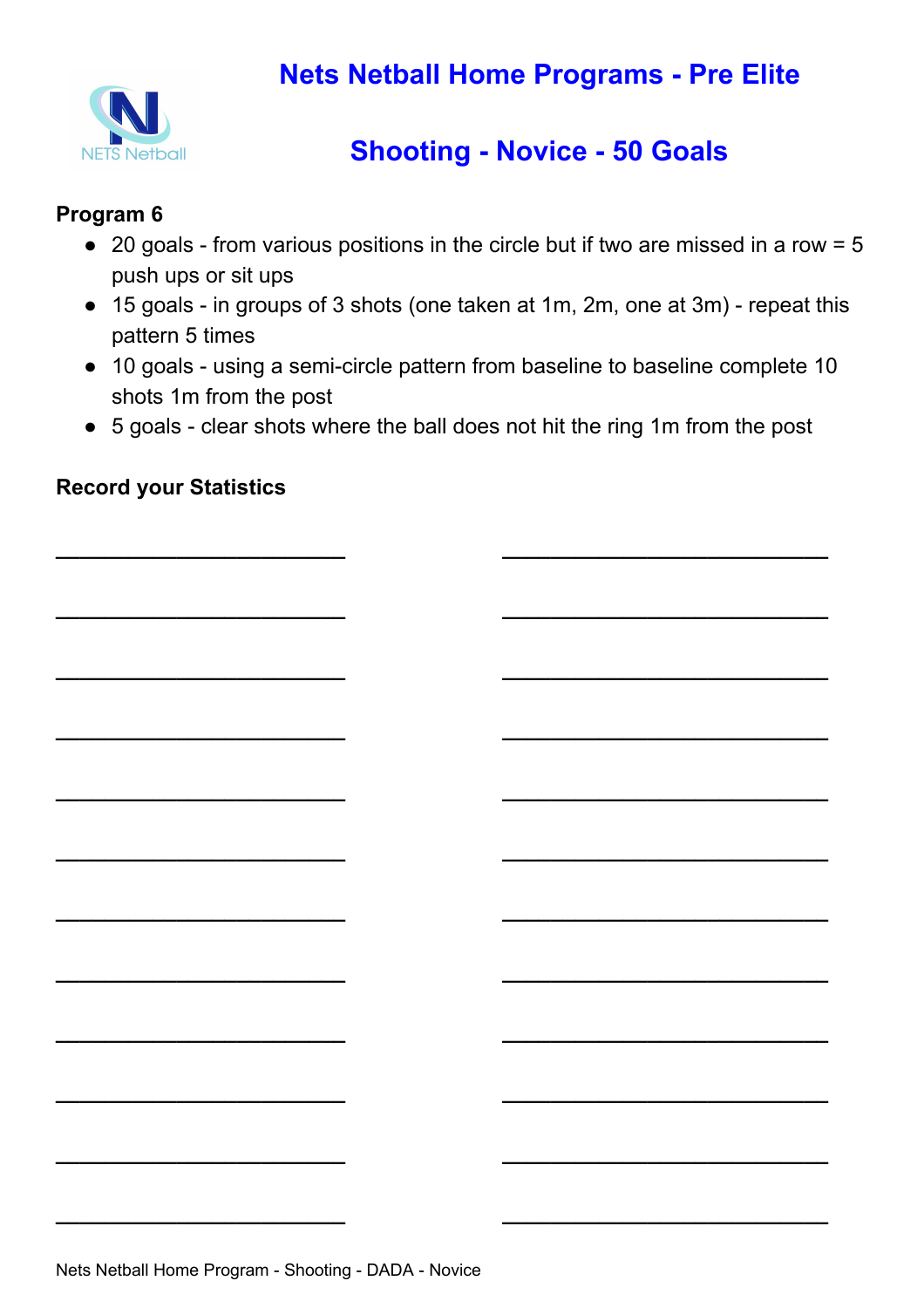

# **Shooting - Novice - 50 Goals**

#### **Program 7**

- 5 goals high knees running on the spot 5 times before shooting the ball 1m from the post (repeat pattern 5 times)
- 10 goals 2 shots in a row from the same spot then choose a different spot in the circle (repeat from 5 different spots)
- 10 goals pass the ball from hand to hand in front of your body as quickly as you can for 10 passes then shoot 1m from the post
- 10 goals from various positions 2m from the post
- One minute timer goals shoot from your favourite spot in the circle for 1 minute, counting how many goals you get in. Repeat and aim to better your score

**\_\_\_\_\_\_\_\_\_\_\_\_\_\_\_\_\_\_\_\_\_\_\_\_ \_\_\_\_\_\_\_\_\_\_\_\_\_\_\_\_\_\_\_\_\_\_\_\_\_\_\_**

**\_\_\_\_\_\_\_\_\_\_\_\_\_\_\_\_\_\_\_\_\_\_\_\_ \_\_\_\_\_\_\_\_\_\_\_\_\_\_\_\_\_\_\_\_\_\_\_\_\_\_\_**

**\_\_\_\_\_\_\_\_\_\_\_\_\_\_\_\_\_\_\_\_\_\_\_\_ \_\_\_\_\_\_\_\_\_\_\_\_\_\_\_\_\_\_\_\_\_\_\_\_\_\_\_**

**\_\_\_\_\_\_\_\_\_\_\_\_\_\_\_\_\_\_\_\_\_\_\_\_ \_\_\_\_\_\_\_\_\_\_\_\_\_\_\_\_\_\_\_\_\_\_\_\_\_\_\_**

**\_\_\_\_\_\_\_\_\_\_\_\_\_\_\_\_\_\_\_\_\_\_\_\_ \_\_\_\_\_\_\_\_\_\_\_\_\_\_\_\_\_\_\_\_\_\_\_\_\_\_\_**

**\_\_\_\_\_\_\_\_\_\_\_\_\_\_\_\_\_\_\_\_\_\_\_\_ \_\_\_\_\_\_\_\_\_\_\_\_\_\_\_\_\_\_\_\_\_\_\_\_\_\_\_**

**\_\_\_\_\_\_\_\_\_\_\_\_\_\_\_\_\_\_\_\_\_\_\_\_ \_\_\_\_\_\_\_\_\_\_\_\_\_\_\_\_\_\_\_\_\_\_\_\_\_\_\_**

**\_\_\_\_\_\_\_\_\_\_\_\_\_\_\_\_\_\_\_\_\_\_\_\_ \_\_\_\_\_\_\_\_\_\_\_\_\_\_\_\_\_\_\_\_\_\_\_\_\_\_\_**

**\_\_\_\_\_\_\_\_\_\_\_\_\_\_\_\_\_\_\_\_\_\_\_\_ \_\_\_\_\_\_\_\_\_\_\_\_\_\_\_\_\_\_\_\_\_\_\_\_\_\_\_**

**\_\_\_\_\_\_\_\_\_\_\_\_\_\_\_\_\_\_\_\_\_\_\_\_ \_\_\_\_\_\_\_\_\_\_\_\_\_\_\_\_\_\_\_\_\_\_\_\_\_\_\_**